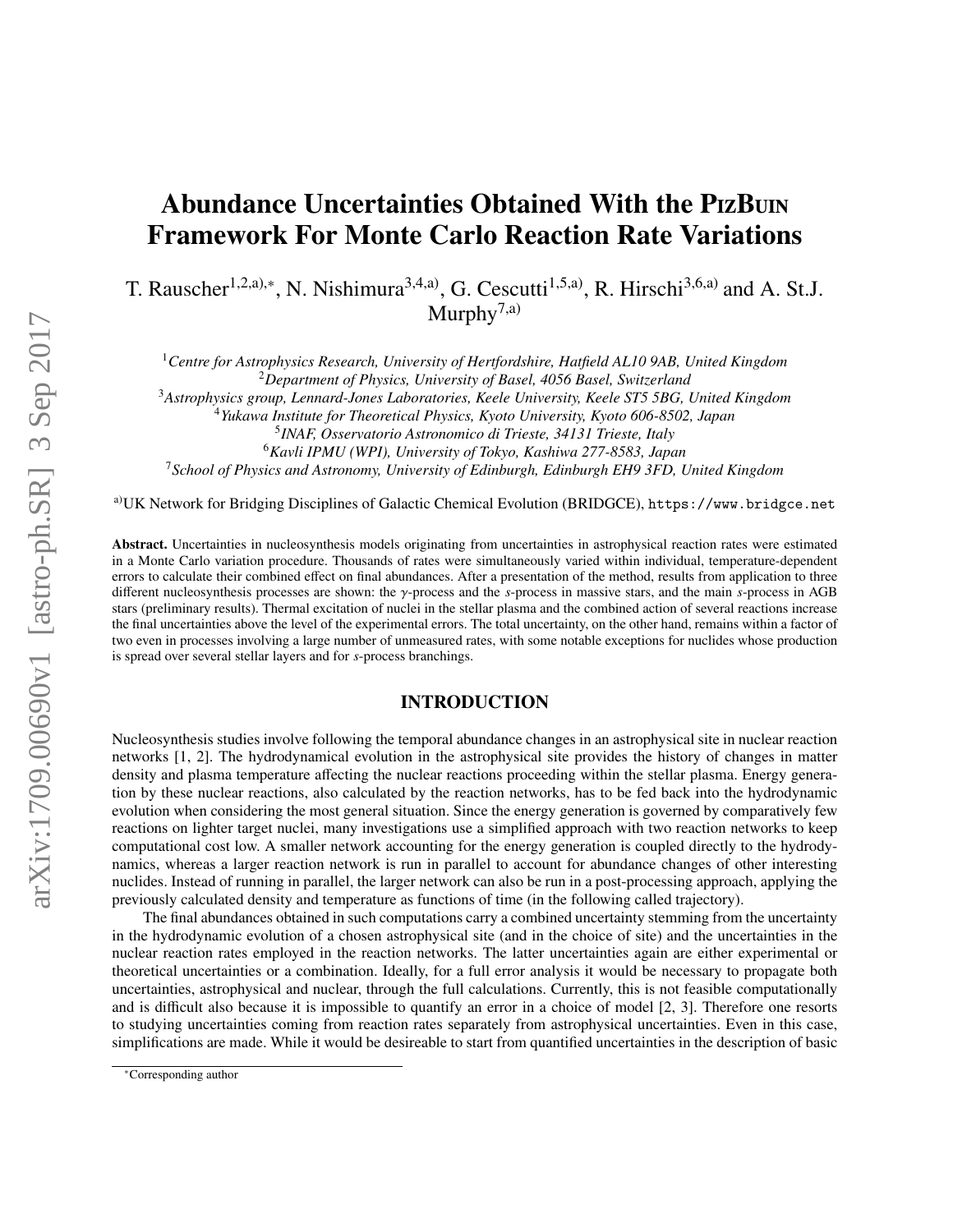

FIGURE 1. A simplified sketch of the impact of reaction rate variations on the variation of a final abundance. Two reactions are assumed to contribute and the sensitivity of the final abundance to a change in these rates is given by the slope of the two lines. (Positive slopes are for production reactions, negative ones for reactions reducing the abundance of a nuclide.) Although the abundance is more sensitive to rate A (dashed blue line) with its steeper slope, the abundance uncertainty is dominated by rate B (full red line) because its rate uncertainty is larger than the one of rate A.

nuclear properties and propagate them into the astrophysical reaction rates, this so far has only been attempted for certain reactions on lighter targets with experimentally determined properties [4]. Mostly, the dependence of final abundances to single reactions and their uncertainties are investigated by manually varying these single reactions separately in post-processing, assuming more or less arbitrary variation factors.

# PizBuin MONTE CARLO CODE

We improve on the above mentioned, separate variations of individual rates in several ways:

- 1. Instead of individual variation of a few selected rates *all* rates in the network (or in a region of the network) are comprehensively varied simultaneously in a Monte Carlo (MC) procedure.
- 2. Key reactions are identified by inspection of *correlations in the simultaneous variation of all rates* instead of relying on the sensitivity of an abundance to the individual variation of a single rate.
- 3. Each rate is assigned an individual uncertainty which is *temperature dependent* and which is sampled by a different MC variation factor for each rate. Uncertainties do not have to be symmetric.
- 4. The bespoke rate uncertainties are derived from a *combination of experimental and theoretical uncertainties* where a measurement of a reaction cross section is available.

Items 1 and 2 in the above list are an important improvement over previous approaches using a decoupled variation of individual rates. Such individual rate variations may be misleading and may result in an incorrect assessment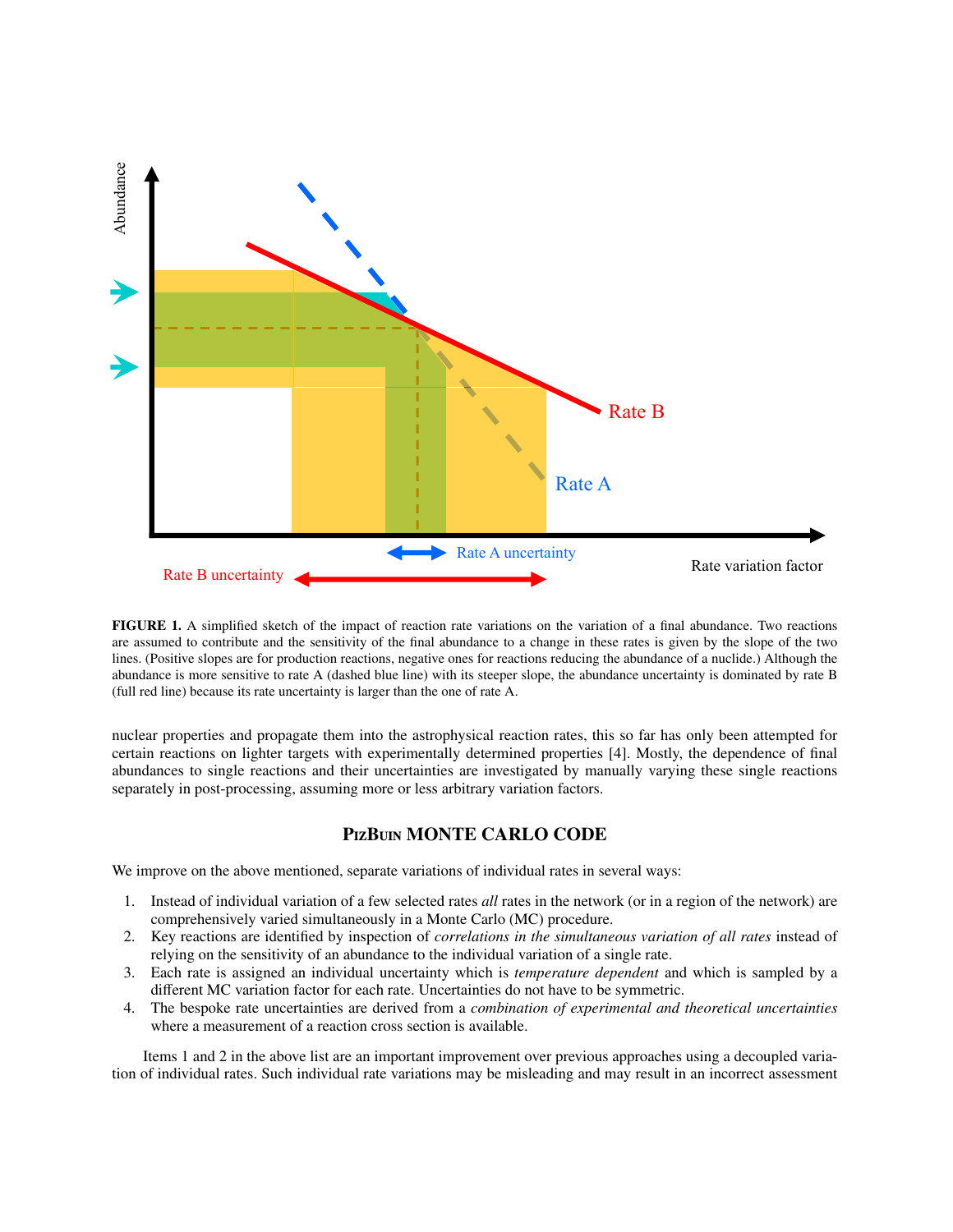of total uncertainties as well as the importance of the selected rates. This is due to the fact that the combined action of several reactions can cover or enhance uncertainties in each single rate. A simplified, schematic illustration of this is shown in Fig. 1. (In actual calculations, the dependence of an abundance on a rate will not be linear and more than two reactions may contribute to production and destruction of a nuclide, leading to a more complicated dependence of the final abundance.) This also implies that the importance of a reaction cannot be derived simply from the abundance change *dY* when varying its reaction rate  $\mathcal{R}$ , i.e., from the slope  $\frac{dY}{d\mathcal{R}}$ , as it is often done in nucleosynthesis studies. We rather define a *key reaction* as a reaction dominating the uncertainty of the final abundance. This means that this abundance uncertainty will be considerably reduced when better constraining the corresponding key reaction by experiment or/and theory. The identification of key reactions is performed automatically by calculating correlation factors between variation factors of all reactions and corresponding variations in the final abundances. Thus, key reactions are specific to a nuclide and it is possible that no key reaction can be found for a given nuclide when many reactions are contributing to its abundance. For further details, see [3].

The MC procedure was implemented in the PizBuin code suite which includes a parallelized MC driver supplying MC variation factors to a fast reaction network. Tools to analyze the MC output complete the code suite. Typical network sizes included several thousand target nuclei at and around the valley of stability, depending on the investigated nucleosynthesis process. Choosing a sufficiently large number of MC iterations (i.e., rate variations) ensures that the space of possible reaction rate combinations is well sampled. Using test calculations it was confirmed that 10000 MC iterations are sufficient, i.e., each rate is varied 10000 times per trajectory. The required computational time is independent of how many rates are varied but rather depends on the time to complete one network run, the number of MC iterations, and the number of trajectories to be processed. Most processes require more than one trajectory (and up to several thousand) to be considered, one for each zone or tracer. For a complete result, abundance changes in all trajectories have to be included and analyzed together. This necessitates the use of parallel processing to speed up the computations.

## REACTION RATE UNCERTAINTIES AND MC VARIATION FACTORS

An essential ingredient in the MC procedure are the assumed uncertainties for the individual reaction rates. It is important to remember that *stellar* reaction rates not only include reactions proceeding on the ground state (g.s.) or long-lived isomeric state of a target nucleus but also on a distribution of its excited states. For the overwhelming majority of experimentally determined rates (and essentially for all rates beyond the Fe-group) only the g.s. contributions to the stellar rate have been determined, if there was a measurement at all at astrophysically relevant energies. Although the number of target nuclei in excited states in the plasma obeys a Boltzmann distribution exponentially declining with excitation energy, a similar Boltzmann factor in the rate definition almost offsets the exponential and turns it into a linear dependence of the excited state contributions [1]. This yields sizeable excited state contributions even at comparatively low plasma temperatures. Since the cross sections of excited states are mostly unmeasured, a combination of experiment and theory uncertainties is called for. The relative contribution of the g.s. to the stellar rate  $X_0(T)$  depends on the plasma temperature *T* [2, 5],

$$
X_0(T) = \frac{2J_0 + 1}{G(T)} \frac{\mathcal{R}^{\text{g.s.}}(T)}{\mathcal{R}^*(T)} , \qquad (1)
$$

where  $\mathcal{R}^*$  is the stellar rate and  $\mathcal{R}^{g.s.}$  is the rate for the reaction on the g.s. of the target nucleus (which usually is the experimental rate). The nuclear partition function is denoted by  $G(T)$  and the g.s. spin of the target nucleus is  $J_0$ . It is very important to note that this definition of the g.s. contribution is different from the simple ratio of stellar and g.s. rate, as previously erroneously used when a "stellar enhancement factor" was given. Exhaustive tables of true g.s. contributions as defined in Eq. (1) are found in [5, 6].

Obviously, also the resulting combined uncertainty  $u^*$  of the stellar rate – constructed from an experimental uncertainty factor  $U_{\text{exp}}$  for the reaction cross section of a target nucleus in the g.s. and a theoretical one  $U_{\text{th}}$  for the prediction of reactions with the target nucleus being excited – is temperature dependent according to the varying contributions of g.s. and excited states [2],

$$
u^*(T) = U_{\exp} + \left(U_{\text{th}} - U_{\exp}\right)(1 - X_0(T)) \quad , \tag{2}
$$

with  $U_{\text{exp}} < U_{\text{th}}$ . In the absence of any measurement the above equation trivially reduces to just the theory uncertainty. Note that  $U_{\text{exp}}$ ,  $U_{\text{th}}$ , and  $u^*$  are uncertainty *factors* by which a rate is multiplied or divided to define an uncertainty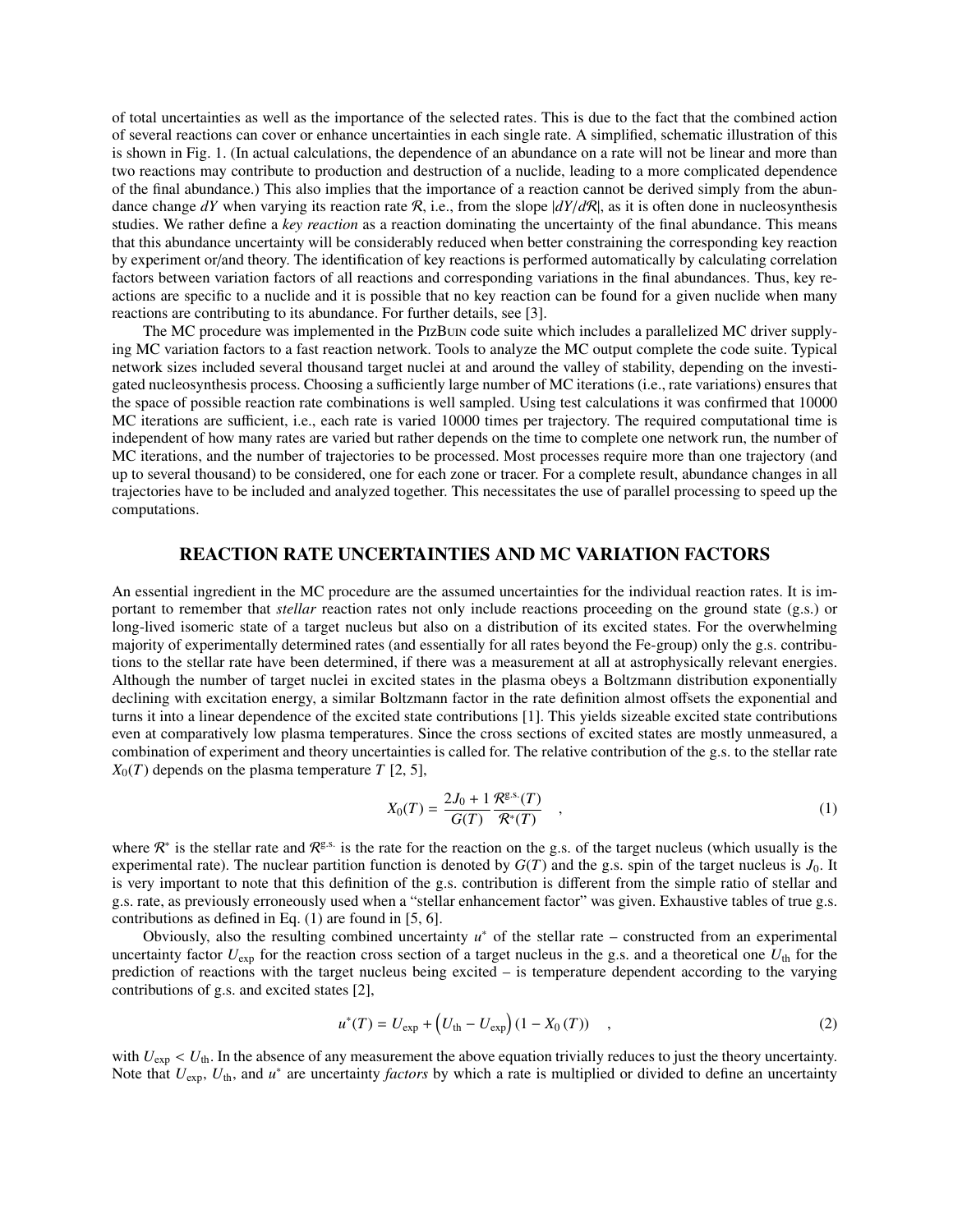range. Instead of one factor  $u^*$ , asymmetric uncertainties can be allowed by using different factors  $u^*_{10}(T)$  and  $u^*_{1i}(T)$ for the lower and upper limit, respectively. Within an uncertainty range  $[r_0^*(T)/u_{\text{lo}}^*(T), r_0^*(T)u_{\text{hi}}^*(T)]$  a probability dis-<br>tribution has to be chosen for each reaction to be varied. The PrzBurn driver allows to ch tribution has to be chosen for each reaction to be varied. The PizBuin driver allows to choose among several options, including Gaussian, lognormal, and uniform distribution. For the investigations presented here, we chose to draw values from a uniform distribution within the given limits. For  $U_{\text{exp}}$  the experimental  $2\sigma$  error of each reaction was taken as upper and lower limit. For the theory uncertainty different, partly asymmetric, uncertainty factors were chosen, depending on the type of reaction (see [3, 7] for details).

In each MC iteration, the PizBuin driver supplies a vector containing a random value  $0 < v < 1$  for each reaction to be varied. The random value is drawn from the probability distribution chosen for that reaction. In the network calculation it is mapped to an actual variation factor  $f(T)$  for each rate according to

$$
f(T) = \frac{1}{u_{\text{lo}}^*} + v \left( u_{\text{hi}}^* - \frac{1}{u_{\text{lo}}^*} \right) \quad . \tag{3}
$$

This means that the stellar rate value  $r_{\text{new}}^*(T)$  actually used in the reaction network is given by  $r_{\text{new}}^*(T) = f(T)r_0^*(T)$ , where  $r_0^*(T)$  is the original, unchanged stellar rate as given in the reaction rate library. Forward and reverse rates are varied by the same factor as they are connected by detailed balance.

The temperature-dependent uncertainty factors  $u_{\text{weak}}^*$  for stellar electron captures,  $\beta^+$ -, and  $\beta^-$ -decays were described above because the g s, contributions  $X_0$  were not known. The theory uncerrived slightly differently than described above because the g.s. contributions  $X_0$  were not known. The theory uncertainty for predicting weak reactions on excited states was set to  $U_{\text{th}}^{\text{weak}} = 10$  and the uncertainty was computed as

$$
u_{\text{weak}}^* = u_{\text{weak,lo}}^* = u_{\text{weak,hi}}^* = \frac{(2J_0 + 1) U_{g.s.}^{\text{weak}}}{G(T)} + U_{\text{th}}^{\text{weak}} \left(1 - \frac{2J_0 + 1}{G(T)}\right) \quad , \tag{4}
$$

where  $U_{\rm g.s.}^{\rm weak}$  is either the uncertainty of a measured half-life or a factor 1.3. Thus, the uncertainty increases with increasing temperature also for these rates increasing temperature also for these rates.

#### APPLICATION TO NUCLEOSYNTHESIS PROCESSES

The MC procedure described in the preceding sections was already applied to a number of nucleosynthesis sites and processes, using the PizBuin code suite. In the following, a brief overview of the results is given. For further details, please refer to the original publications.

The focus of the work presented here is on studying abundance uncertainties from Fe isotopes up to heavier nuclei. Determining abundance uncertainties in this region is interesting because the contributing nucleosynthesis processes involve a large number of unmeasured, predicted rates with possibly large rate uncertainties. Moreover, as shown previously [2, 5, 6], in this region even measured rates can exhibit an uncertainty which is larger than the experimental one, due to the contributions of reactions on thermally excited states. This is most pronounced at elevated temperature but can already occur at *s*-process temperatures for deformed nuclei [5, 6]. On the other hand, studying this region is simplified by the facts that most reactions (except close to the driplines and some magic nuclei) can be described in the Hauser-Feshbach model [8, 9], simplifying the quantification of uncertainties, and that these reactions' energy production can be neglected, justifying the post-processing approach.

#### γ-Process in Massive Stars

The first application of PizBuin was to study the uncertainties in abundances obtained by the γ-process in massive stars [3]. Photodisintegration reactions in the O/Ne-shell of a massive star during its supernova explosion produce neutron-deficient isotopes and this mechanism was suggested as a possible source of the so-called *p* nuclei. These are proton-rich isotopes which can be produced neither in the *s*- nor the *r*-process [10, 11]. Since the *p*-nucleus production depends on the mass of the supernova progenitor, trajectories and initial abundances obtained in a 15 *M* and a 25  $M_{\odot}$  model evolved with the KEPLER stellar evolution code [12, 13] were used. Earlier post-processing studies (e.g., [14, 15, 16]) with individual variation of reaction rates for the  $\gamma$  process used trajectories from the O/Ne shell of another 25  $M_{\odot}$  model [17] and final abundance uncertainties were also obtained with those trajectories for comparison. This allowed not only to disentangle nuclear and astrophysical uncertainties but also to draw some conclusions on differences between astrophysical models.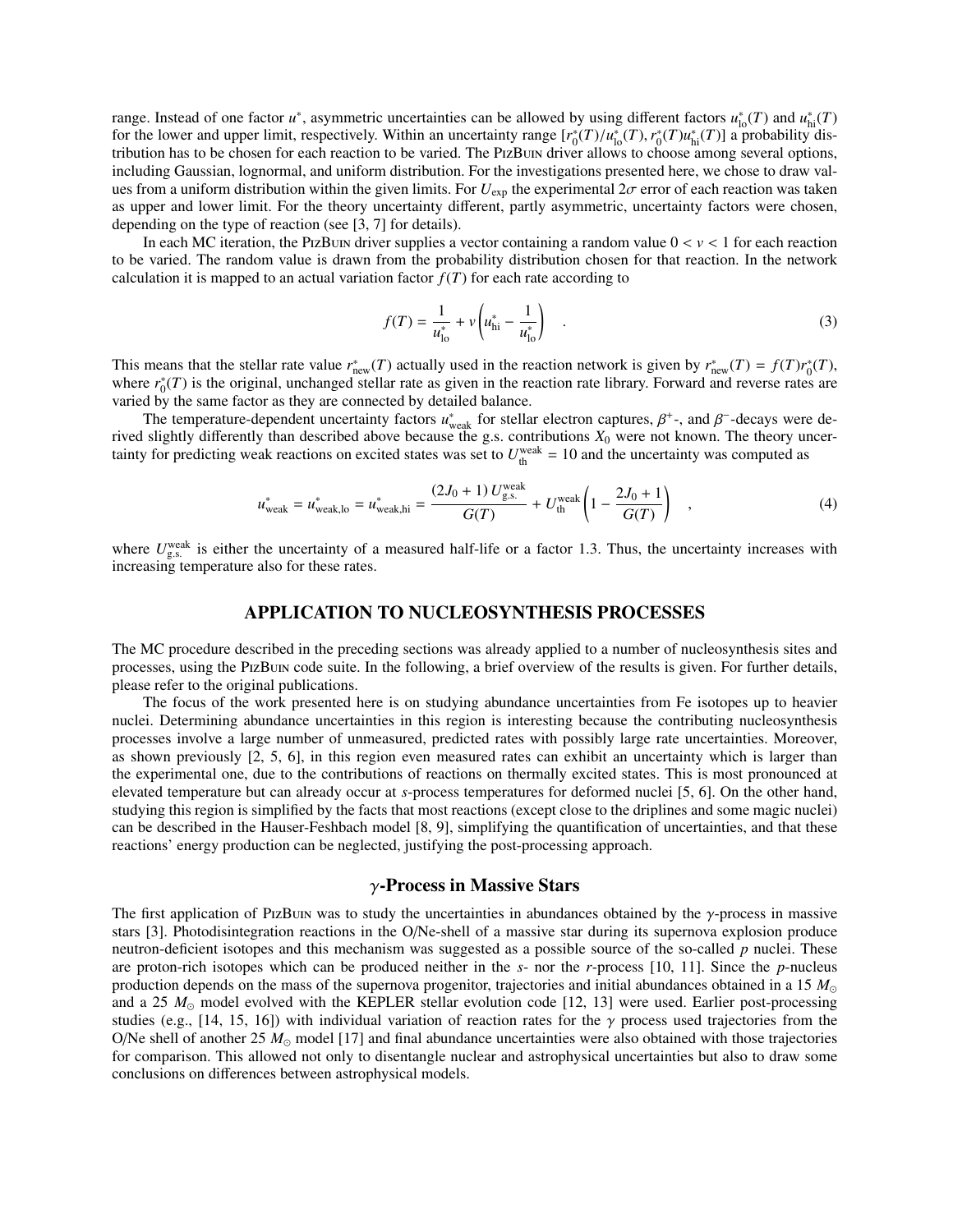

**FIGURE 2.** Final production uncertainties of *p*-nuclei due to rate uncertainties in the γ-processes of exploding 15  $M_{\odot}$  (left) and 25  $M_{\odot}$  (right) stars. The color shade gives the relative probabilistic frequency and the red lines enclose a 90% probability interval for each nuclide. Note that the uncertainties are asymmetric. Figures are taken from [3].

Figure 2 shows final abundance uncertainties for the 15  $M_{\odot}$  and 25  $M_{\odot}$  KEPLER models. The differences between the two models seen in the figure are due to the different combinations of peak temperature and density attained when the supernova shock is passing through the zones in these models. The overall uncertainties are much smaller than a factor of two despite the fact that most contributing reactions are unmeasured. Larger uncertainties appear in the region from Er to W in both models and for  $^{113}$ In and  $^{115}$ Sn in the 15  $M_{\odot}$  model. For these cases, the production is spread out over many different zones (trajectories), contrary to the other nuclides which are produced in one or only few zones. This implies that they are produced across a larger range of temperatures and densities and that therefore many different reactions contribute. Incidentally, the region around mass number  $A \approx 165$  was also identified as a problematic region in [12], where the solar system *p*-abundance pattern could not be reproduced. The current findings indicate that a nuclear physics solution to this problem, i.e., through improved reaction rates, may still not be ruled out. The nuclides <sup>113</sup>In and <sup>115</sup>Sn may receive contributions from the *s*- and the *r*-process [18] and if this is the case their larger uncertainty here is inconsequential.

Key reactions were identified for all nuclides except for those produced across many zones. Complete lists are given in [3].

A different uncertainty pattern was found using the alternative trajectories from the calculation by [17]. The differences were traced back to the different zoning used in that model. The grid of mass zones is much cruder than in the KEPLER models and thus the resolution of peak temperatures is much lower. This does not allow to follow the peak temperatures sufficiently well but rather lumps several peak temperatures into a zone with a single peak temperature and therefore overemphasizes the importance of certain reactions. Furthermore, the available set of trajectories is too restricted and does not include inner zones still contributing to the abundances of light *p*-nuclei.

#### (Weak) *s*-Process in Massive Stars

During core He-burning and C-shell burning of massive stars, the reaction <sup>22</sup>Ne( $\alpha$ ,n)<sup>25</sup>Mg acts as a neutron source allowing the production of nuclides up to mass number  $A \approx 90$  beyond the Fe-group. This production can be identified as the weak *s*-process component in the classical picture of the *s*-process. The nucleosynthesis path is defined by a sequence of neutron captures and  $\beta^-$ -decays following the valley of stability in the nuclear chart. Rotation does not<br>affect the path in models with solar metallicity. At lower metallicity, however, rotation-induced mix affect the path in models with solar metallicity. At lower metallicity, however, rotation-induced mixing of parts of the He-burning core and the H-burning shell leads to a considerable enhancement in the neutron production. When <sup>12</sup>C and <sup>16</sup>O are transferred from the He-core to the H-shell, <sup>14</sup>N is produced via CNO cycles. This additional <sup>14</sup>N can be mixed back into the core where it is converted to  $^{22}$ Ne which then acts as an additional neutron source in the classical sense. The available larger neutron density at the end of core He-burning together with the lower seed abundance in a metal-poor star allows a considerable enhancement in the production of nuclei with mass numbers  $A > 100$ , even up to Ba [7, 19, 20]. This is a possible source of heavy elements in the early Galaxy and can have an important impact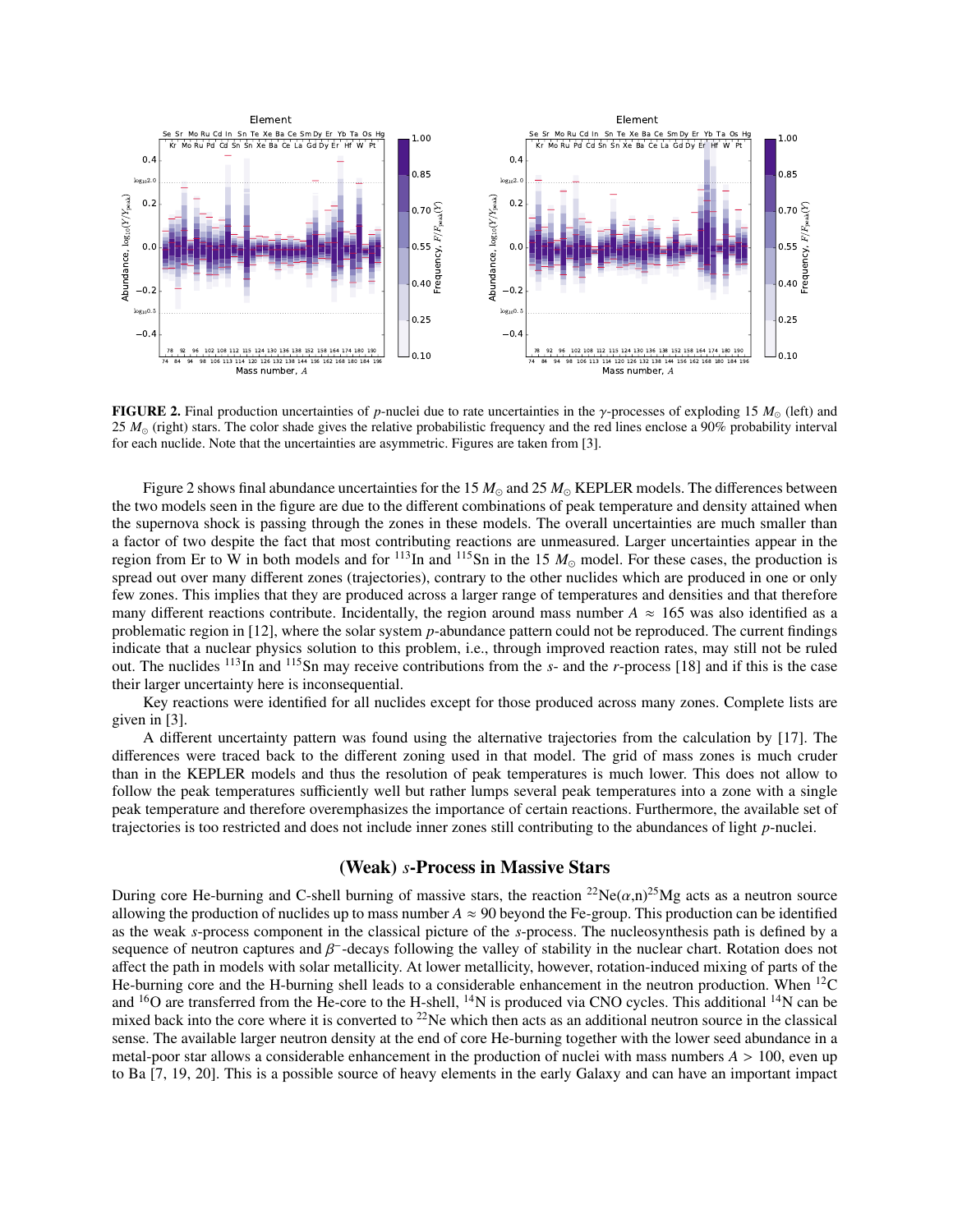

**FIGURE 3.** Same as Fig. 2 but for the *s*-process in a 25  $M_{\odot}$  star. Uncertainties for a non-rotating, solar metallicity model and a rotating, metal-poor star are shown in the upper and lower panels, respectively. Figures are taken from [7].

on chemical evolution.

Production uncertainties of the regular weak *s*-process in a 25  $M_{\odot}$  star with solar metallicity were studied along with the *s*-process in a 25  $M_{\odot}$  rotating, metal-poor star [7]. Figure 3 provides an overview of the results for both models. As expected, the non-rotating model at solar metallicity only exhibited a weak *s*-process, whereas the rotating, low-metallicity model produced significant amounts of nuclides up to Ba. Due to the larger neutron density in the rotating model, the nucleosynthesis path is slightly shifted to the neutron-rich side compared to the non-rotating model and therefore shows a different uncertainty pattern also in the range of lighter nuclides (bottom left panel of Fig. 3). In the solar metallicity model, uncertainties are symmetric with few exceptions, also showing larger uncertainties. Apart from these exceptions, uncertainties increase with increasing mass number, reflecting the propagation of uncertainties with the nucleosynthesis flow. Above mass number  $A = 80$  the production falls off sharply and since only experimentally well-constrained rates are encountered the final uncertainties are reduced again. In the rotating, low-metallicity model, on the other hand, uncertainties are strongly asymmetric and the propagation of increasing uncertainties is continued also beyond Sr. Only after Ba, production uncertainties are suppressed again as the nuclear flow is fading.

Neutron capture uncertainties dominate the final abundance uncertainties in both models, except for the branchings determining the abundances of <sup>64</sup>Zn, <sup>80</sup>Se (both models) and <sup>94</sup>Nb, <sup>108</sup>Pd, <sup>122</sup>Sn (rotating model only) where the the individual neutron capture rates. This underlines the importance of the contribution of thermally excited states and − -decay uncertainty becomes important. The final uncertainties generally are larger than the experimental errors on also the increase in uncertainties through the combined action of several reactions and its propagation.

Key reactions were identified in the non-rotating, solar metallicity model and the rotating, low-metallicity model. Complete lists are given in [7].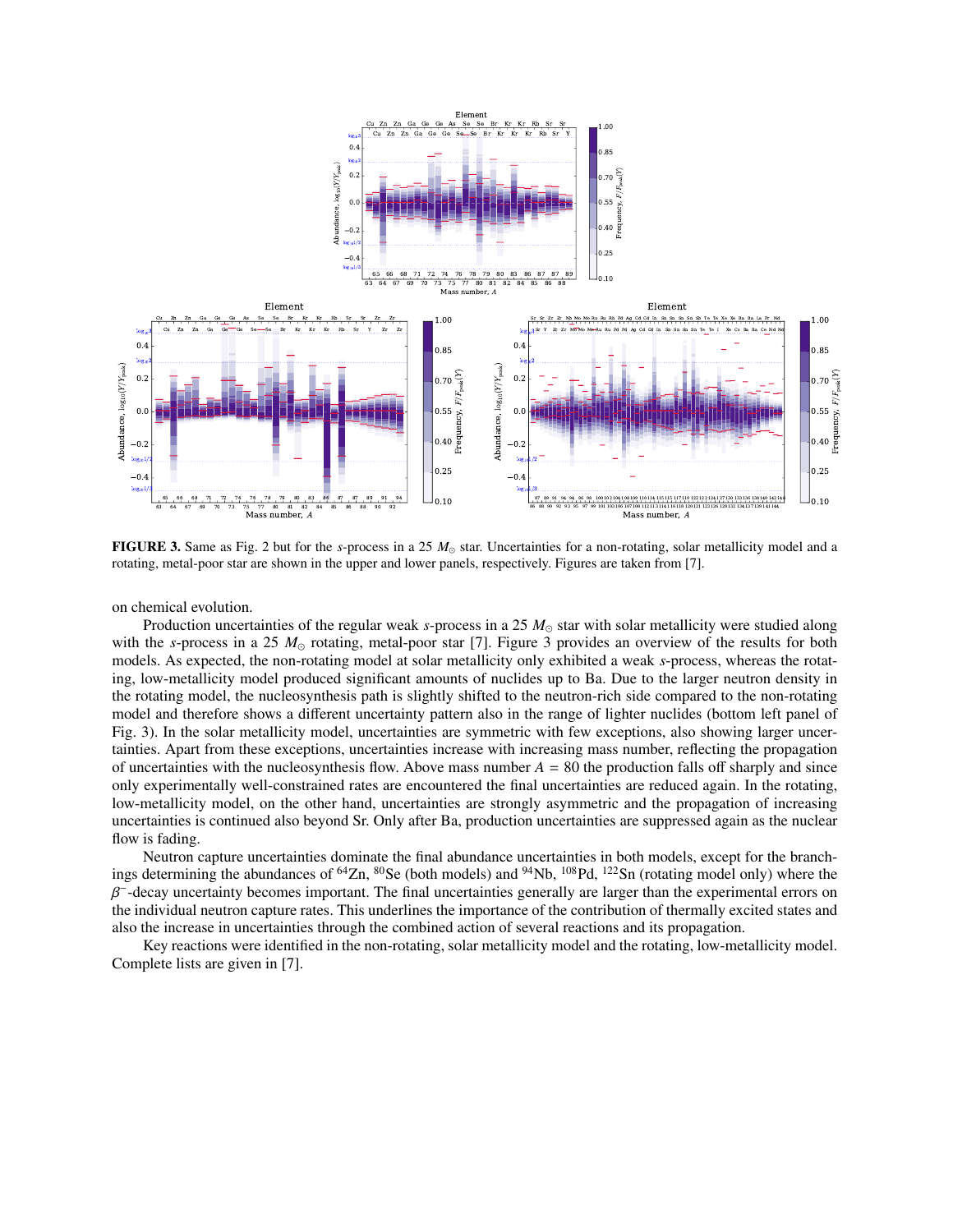

0.10 0.25 0.40 0.55 0.70 0.85 1.00 Frequency,  $F/F_{\text{rest}}(Y)$ 

FIGURE 4. Same as Fig. 2 but for the main *s*-process component from an AGB star.

### Main *s*-Process in Thermonuclear Pulses of AGB Stars

The main component of the *s*-process, accounting for approximately half of the stable nuclei above mass number  $A \approx 90$ , was found to be produced in thermal pulses of stars with masses below 8  $M_{\odot}$ , the so-called AGB stars. The thermal pulses mix protons from the outer H-layer into the He-layer below. This causes the production of <sup>13</sup>C, enabling the very efficient neutron source  ${}^{13}C(\alpha,n){}^{16}O$  which, in turn, ensures neutron irradiation of material in the He-shell over the long time between and during He-shell burning [21].

Here, preliminary results on abundance uncertainties caused by nuclear reactions in this process are presented. Although a detailed treatment of the mixing mechanism would require the most advanced 3D models, for our purpose we preferred to use a simple trajectory describing a single thermal pulse in the He-shell, assuming the mixing to have taken place already before. Although abundances are increased with time, the nucleosynthesis path is not changing with the number of pulses and similar uncertainties are expected in each pulse. For this study, a 1D trajectory of a solar metallicity model calculated by the MESA code [22] was used. The chosen  $3 M_{\odot}$  model is considered to dominantly contribute to chemical evolution and it was checked that the trajectory reproduces the typical abundance pattern of the main *s*-process component.

A preliminary view of the resulting production uncertainties is shown in Fig. 4. A detailed analysis and discussion will be provided in a forthcoming paper [23]. Similar arguments as given above for the *s*-process in massive stars apply also here, concerning the size of the uncertainties and the propagation effect which can be seen especially well above Ba. The impact of  $\beta^-$ -decay uncertainties at branchings is expected to be stronger than in massive stars because the achieved neutron densities are lower slowing down neutron captures with respect to  $\beta^-$ -decays achieved neutron densities are lower, slowing down neutron captures with respect to  $\beta^-$ -decays.

# SUMMARY AND OUTLOOK

A Monte Carlo procedure to systematically derive final abundance uncertainties stemming from uncertainties in astrophysical reaction rates was presented. This procedure is implemented in the PizBuin code suite. Since it is based on a simultaneous, systematic variation of a large number of rates within individual rate uncertainties, it captures the effect of a concerted action of several rates which cannot be treated by an individual variation of isolated rates. For the first time, temperature-dependent uncertainties were introduced. Key reactions are determined from correlations obtained from combined MC data of runs with all available trajectories instead of simply using the sensitivity of an abundance to a rate. This method is considered superior to individual rate variations and inspection of flow plots, and supersedes